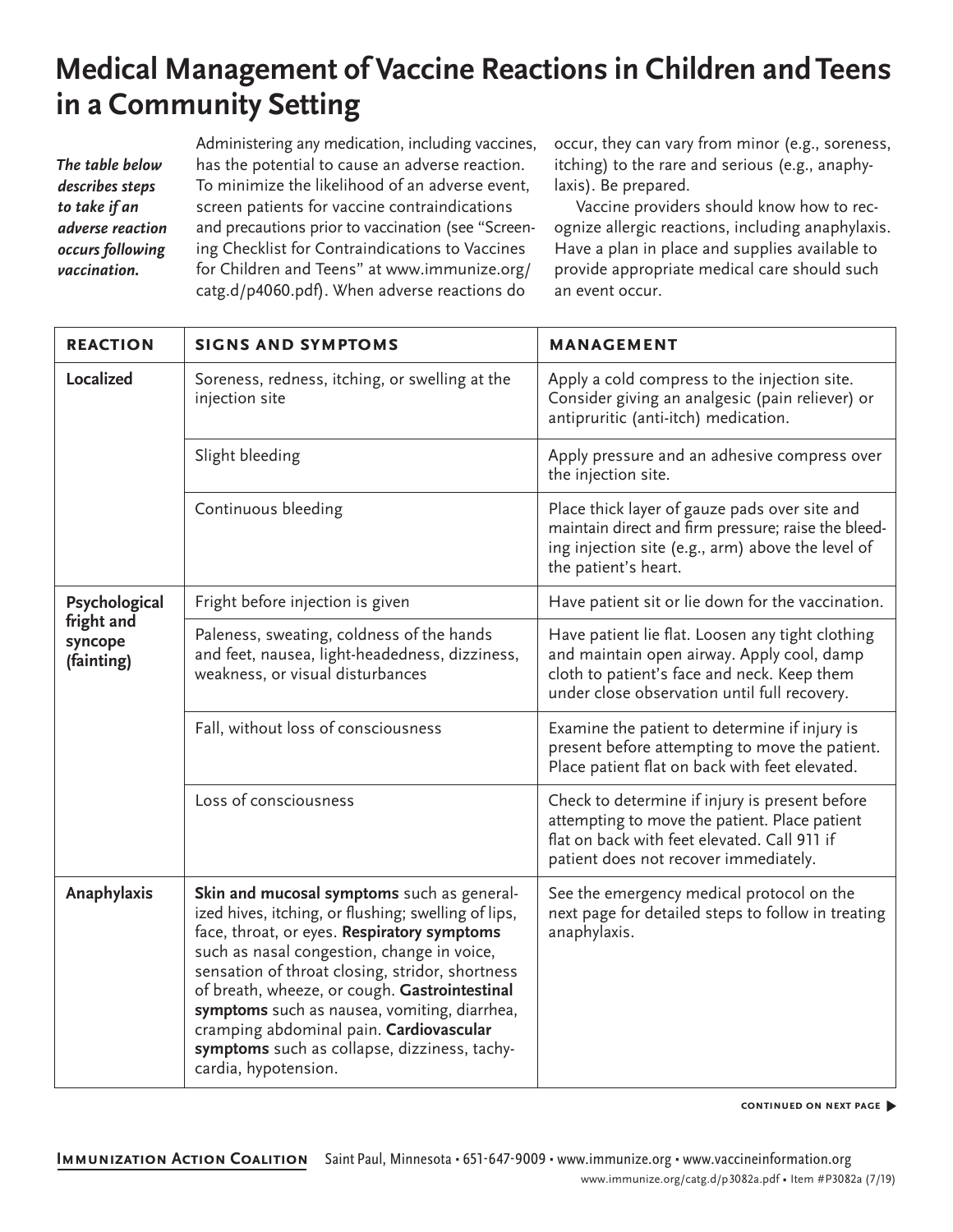## **Suggested Medications for Managing Anaphylaxis in a Community Immunization Clinic Setting**

#### **first-line medication**

- **Epinephrine** 1.0 mg/mL aqueous solution (1:1000 dilution) in prefilled autoinjector or prefilled syringe (various doses), prepackaged syringes, vials, or ampules. At least three epinephrine doses should be available on site, dosages as appropriate for patient population.
- **optional medications: H1 antihistamines** These relieve itching and hives only; they DO NOT relieve upper or lower airway obstruction, hypotension, or shock.

**Diphenhydramine** (e.g., Benadryl) oral, 12.5 mg/5 mL liquid; 25 or 50 mg tablets

**Hydroxyzine** (e.g., Atarax, Vistaril) oral, 10 mg/5 mL liquid, 10 mg or 25 mg tablets

#### **Additional emergency supplies you may need**

- $\Box$  Syringes (1 and 3 cc) and needles (22 and 25 g, 1", 1½", and 2") if needed for epinephrine
- Alcohol wipes
- $\Box$  Tourniquet

Applied on the extremity above the injection site to slow systemic absorption of antigen and anaphylactic mediators

- $\square$  Stethoscope
- $\Box$  Blood pressure measuring device with multiple-sized cuffs depending on patient population
- Tongue depressors
- $\square$  Light with extra batteries (for examination of the mouth and throat)
- A timing device, such as wristwatch, for checking pulse
- $\square$  Cell phone or access to onsite phone

### **For remote areas without EMS support**

- $\Box$  Pediatric- and adult-sized airways (various sizes)
- Various-sized pocket masks with one-way valve

Oxygen (if available)

#### **references**

American Academy of Pediatrics. *Red Book: 2018–2021 Report*  \**of the Committee on Infectious Diseases. 31st edition,* p. 64–67.

Campbell RL, Kelso JM. Anaphylaxis: Emergency treatment. In: UpToDate, Post TW (Ed), UpToDate, Waltham, MA. November 2018.

Kroger AT, Duchin J, Vazquez M. General Best Practice Guidelines for Immunization. Best Practices Guidance of the Advisory Committee on Immunization Practices (ACIP) at www.cdc.gov/vaccines/hcp/acip-recs/general-recs/index.html

# **Emergency medical protocol for management of anaphylactic reactions in children and teens in a community setting**

- **1** If itching and swelling are confined to the injection site where the vaccination was given, observe patient closely for the development of generalized symptoms.
- **2** If symptoms are generalized, activate the emergency medical system (EMS; e.g., call 911) and notify the patient's physician. This should be done by a second person, while the primary healthcare professional assesses the airway, breathing, circulation, and level of consciousness of the patient. Vital signs should be monitored continuously.
- **3 drug dosing information: The first-line and most important therapy in anaphylaxis is epinephrine. There are NO absolute contraindications to epinephrine in the setting of anaphylaxis.** 
	- **a First-line treatment: Epinephrine is the first-line treatment for anaphylaxis, and there is no known equivalent substitute.** Use **epinephrine** in a 1.0 mg/mL aqueous solution (1:1000 dilution). See page 3 to determine correct dose to be used based on child's weight. If using an autoinjector or pre-filled syringe, administer a dose of 0.1 mg, 0.15 mg, or 0.3 mg IM (as appropriate for the patient's weight) into the anterolateral thigh. If using another epinephrine format, the recommended dose is 0.01 mg/kg per dose, up to a maximum single dose of 0.5 mg. Administer IM, preferably in the anterolateral thigh. Epinephrine dose may be repeated every 5–15 minutes (or sooner as needed) while waiting for EMS to arrive.
	- **b Optional treatment: H<sub>1</sub> ANTIHISTAMINES** relieve itching and urticaria (hives). These medications DO NOT relieve upper or lower airway obstruction, hypotension, or shock. Consider giving **diphenhydramine** (e.g., Benadryl) or **hydroxyzine** (e.g., Atarax, Vistaril) for relief of itching or hives.
		- Administer **diphenhydramine** orally, standard dose of 1–2 mg/kg every 4–6 hours. Maximum single dose is 40 mg for children age <12 years; for children age ≥12 years, 100 mg. See dosing chart on page 3.\*
		- Administer **hydroxyzine** orally; the standard dose is 0.5–1 mg/kg/dose, up to 50–100 mg maximum per day in children and adolescents. See dosing chart on page 3.
- **4** Monitor the patient closely until EMS arrives. Perform cardiopulmonary resuscitation (CPR), if necessary, and maintain airway. Keep patient in recumbent position (flat on back) unless he or she is having breathing difficulty. If breathing is difficult, patient's head may be elevated, provided blood pressure is adequate to prevent loss of consciousness. If blood pressure is low, elevate legs. Monitor blood pressure and pulse every 5 minutes.
- **5** Record the patient's reaction (e.g., hives, anaphylaxis) to the vaccine, all vital signs, medications administered to the patient, including the time, dosage, response, and the name of the medical personnel who administered the medication, and other relevant clinical information.
- **6** Notify the patient's primary care physician.
- **7** Report the incident to the Vaccine Adverse Event Reporting System (VAERS) at [www.vaers.hhs.gov](http://www.vaers.hhs.gov).

**continued on next page** �